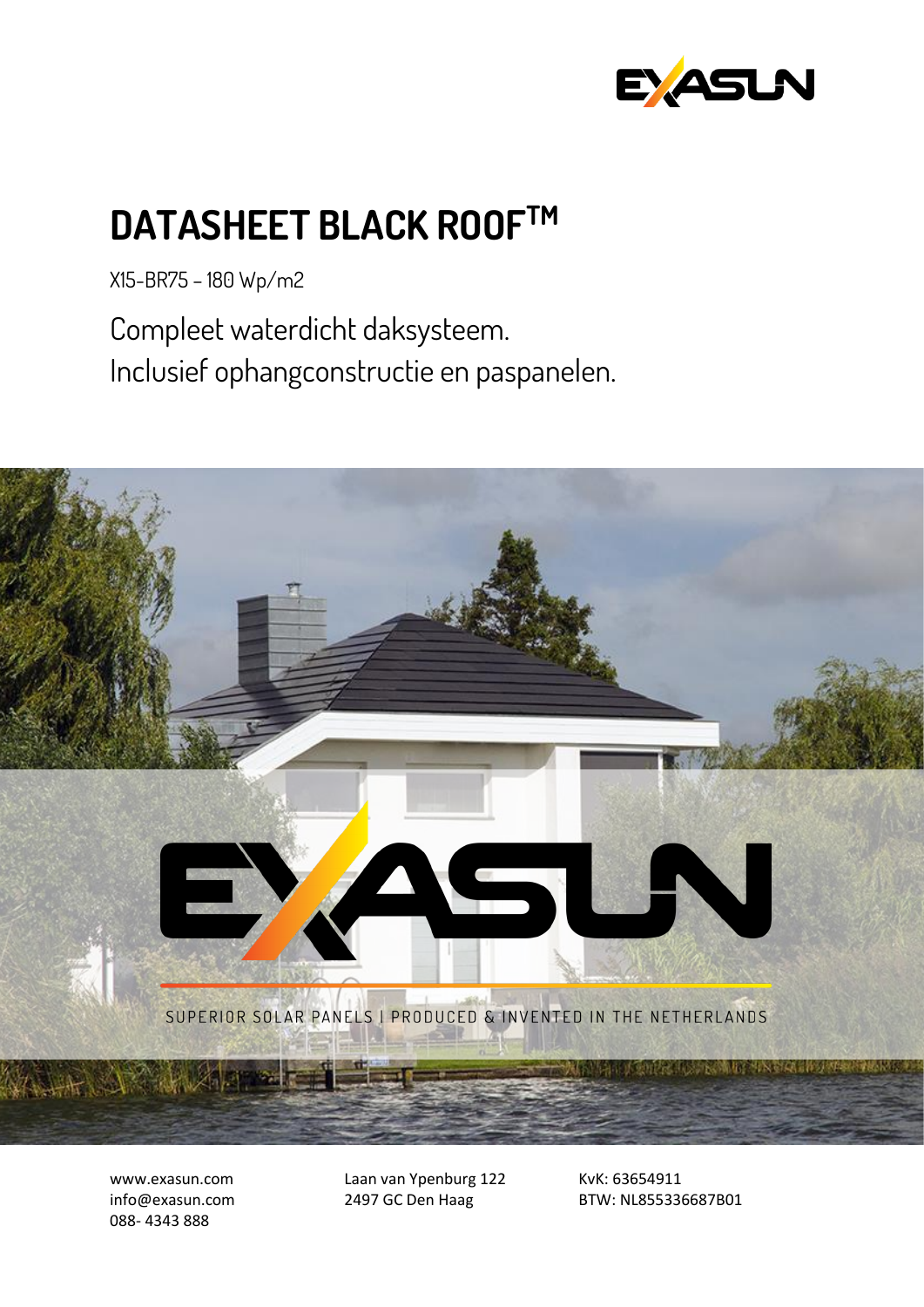

## **BLACK ROOFTM**

Compleet systeem ter vervanging van de dakpannen. Met passende verzaagbare paspanelen. Uitstekende oplossing voor nieuwbouw, renovatie en pre-fab daken.

- > Optimale dakvulling
- > Goede ventilatie
- > Snelle installatie

![](_page_1_Picture_6.jpeg)

![](_page_1_Picture_7.jpeg)

www.exasun.com info@exasun.com 088- 4343 888

Laan van Ypenburg 122 2497 GC Den Haag

KvK: 63654911 BTW: NL855336687B01